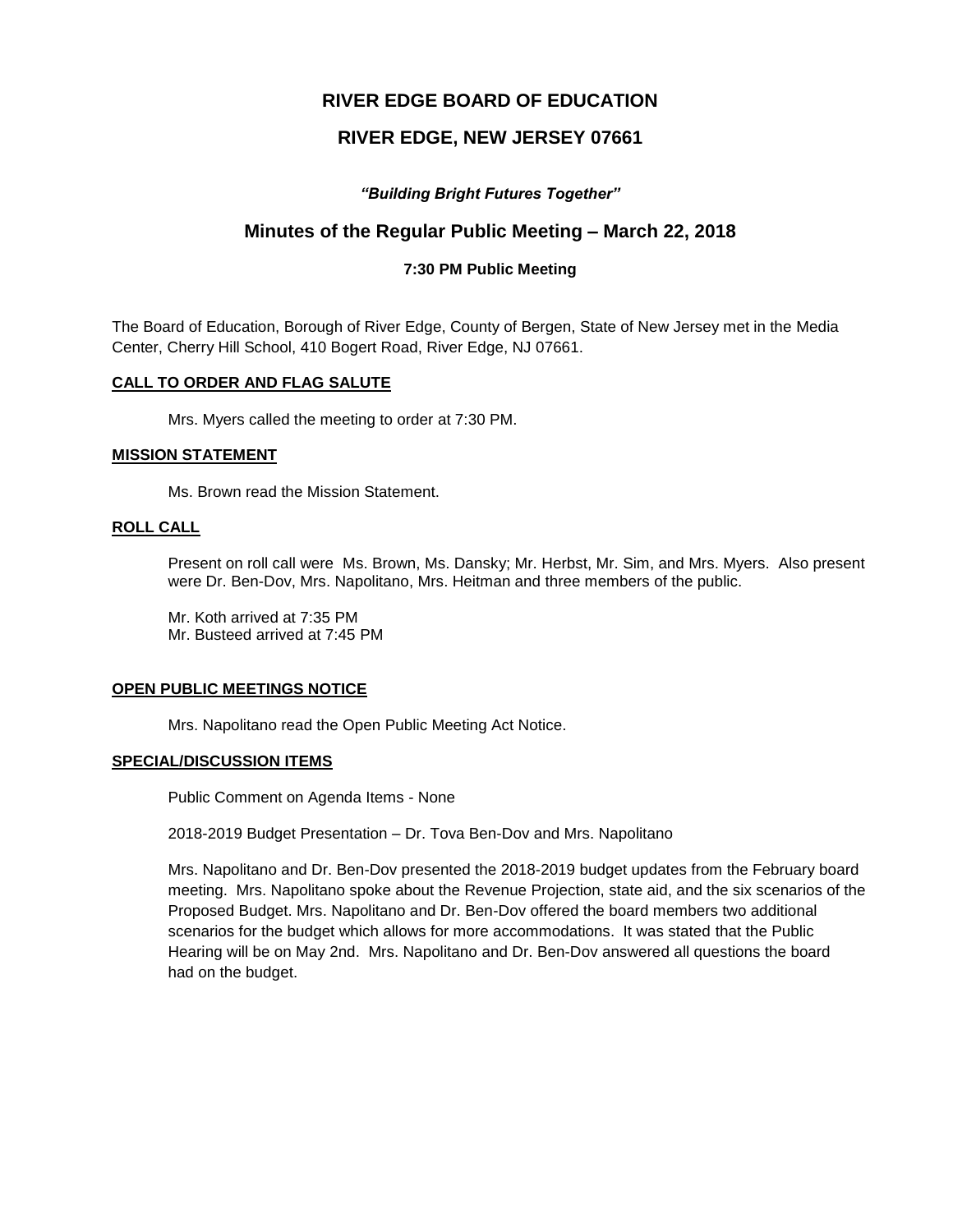# **REPORTS**

### **SUPERINTENDENT**

Dr. Ben-Dov reported on the following:

- Dr. Ben-Dov thanked the custodians for the snow cleanup yesterday and for the cleanup today which allowed us to have a delayed opening. There are a few things that need to be re-scheduled with parent teacher conferences being one of them. A memo was sent to parents today stating that parents who had conferences planned today between 3:00 and 4:00 PM will be contacted to keep them as scheduled. For parents who had conferences planned for today between 1:30 and 3:00 PM they will be contacted by the teachers in the very near future to be rescheduled.
- Our first initial Q-SAC committee meeting will take place on Tuesday, March  $27<sup>th</sup>$ . Ms. Dansky will represent the board and will attend that meeting. Our local County educational specialists told us what needs to be done to be in compliance. The state will start training in July for the new Q-SAC process. We will start right away, with our subcommittees, to accomplish what we need to do to be ready for monitoring next year.
- The Teacher of the Year selection committee meeting was rescheduled for Wednesday, March  $28<sup>th</sup>$ , at 3:00 PM
- Both schools had their Family Math Night Carnivals. Roosevelt School held theirs on March 20<sup>th</sup> and Cherry Hill had theirs tonight. Dr. Ben-Dov said it was very rewarding to see these events.

#### **PRINCIPAL**

Mrs. Heitman reported on the following:

- Mr. Freedman, River Dell Middle School Principal, and guidance counselors visited the sixth graders to speak about transitioning to Middle School
- There was a parent orientation for the sixth grade parents at River Dell Middle School on Thursday, March 8th
- A Fire Safety presentation from Firefighter Phil was presented to our primary grades at Cherry Hill School on March 13<sup>th</sup>
- We had a PI Digit contest on Wednesday, March 14th. We had a third grader memorize a record breaking number of up to 811 digits!
- Mrs. Heitman thanked Mr. Sim for going to Cherry Hill School to speak to the sixth grade students about the upcoming Student Board Meeting
- Family Math Carnival Night is tonight at Cherry Hill School. Roosevelt School had a very successful Family Night Carnival Night on Tuesday, March 20<sup>th</sup>.
- $\bullet$  There will be a benefit International concert at Roosevelt School on Monday, March 26<sup>th</sup> to benefit music in our schools. The proceeds will go to the music departments in both schools.
- The Odyssey of the Mind competition was last Saturday. They made improvements from last year and were able to have a score in every category.
- The Cherry Hill fourth graders skyped with Denali, Alaska in the Project Room on Thursday, March 1<sup>st</sup>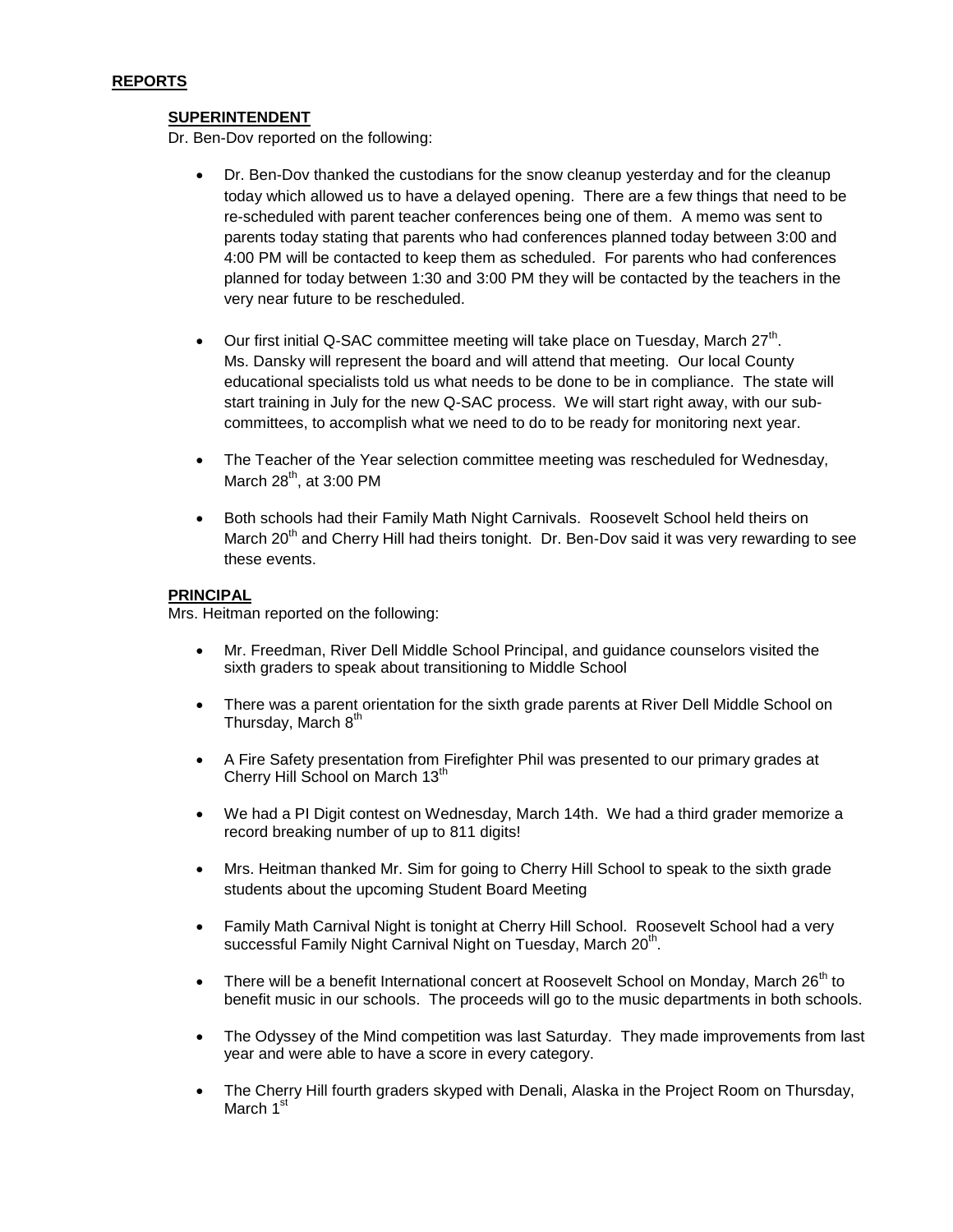- We are working on having the PARCC infrastructure trial at the end of March
- We are getting ready for a lot of fun events to take place in the month of April

### **BOARD SECRETARY**

Mrs. Napolitano reported on the following:

 Mrs. Napolitano reminded the board members that the Public Hearing for the 2018-2019 budget will be on May 2<sup>nd</sup>.

### **PRESIDENT**

 Mrs. Myers thanked Stan Stevens, the custodians, the DPW, Dr. Ben-Dov, Mrs. Napolitano, and all of the staff for the great clean-up of the snow removal this winter and for having a lot of patience during these storms.

### **COMMITTEES**

No Committees reported at this meeting

### **A. ADMINISTRATION/POLICY**

**1**. That the Board of Education approve the following class trip:

| <b>School</b> | Grade | <b>Destination</b>           | Cost to<br><b>District</b> |
|---------------|-------|------------------------------|----------------------------|
| Roosevelt     |       | Museum Village<br>Monroe, NY | \$847.00                   |

Motion by Ms. Dansky Seconded by Ms. Brown

Ayes: Ms. Brown, Mr. Busteed, Ms. Dansky, Mr. Herbst, Mr. Koth, Mr. Sim, Mrs. Myers Nays: None

#### **B**. **CURRICULUM/EDUCATION** - None

#### **C**. **BUILDING & GROUNDS**

#### **1**. **Motion to approve the purchase of natural gas services through the Alliance for Competitive Energy Services "ACES" Bid - Cooperative Pricing System ID#E8801-ACESCPS.**

**WHEREAS**, the Alliance For Competitive Energy Services (hereinafter referred to as "ACES"), an alliance composed of the New Jersey School Boards Association (hereinafter referred to as "NJSBA"), the New Jersey Association of School Administrators, and the New Jersey Association of School Business Officials, will from time to time during the Effective Period as defined below solicit bids from natural gas suppliers for retail natural gas supply services including interstate transportation to the local natural gas distribution utility company (Natural Gas Supply Services) through an energy aggregation program in which NJSBA will act as Lead Agency of the ACES Cooperative Pricing System #E8801-ACESCPS in accordance with the "Public School Contracts Law", N.J.S.A*.* 18A:18A-1 *et seq.,* and the Electric Discount and Energy Competition Act, N.J.S.A. 48:3-49 *et seq*. ("EDECA") and the regulations promulgated thereunder; and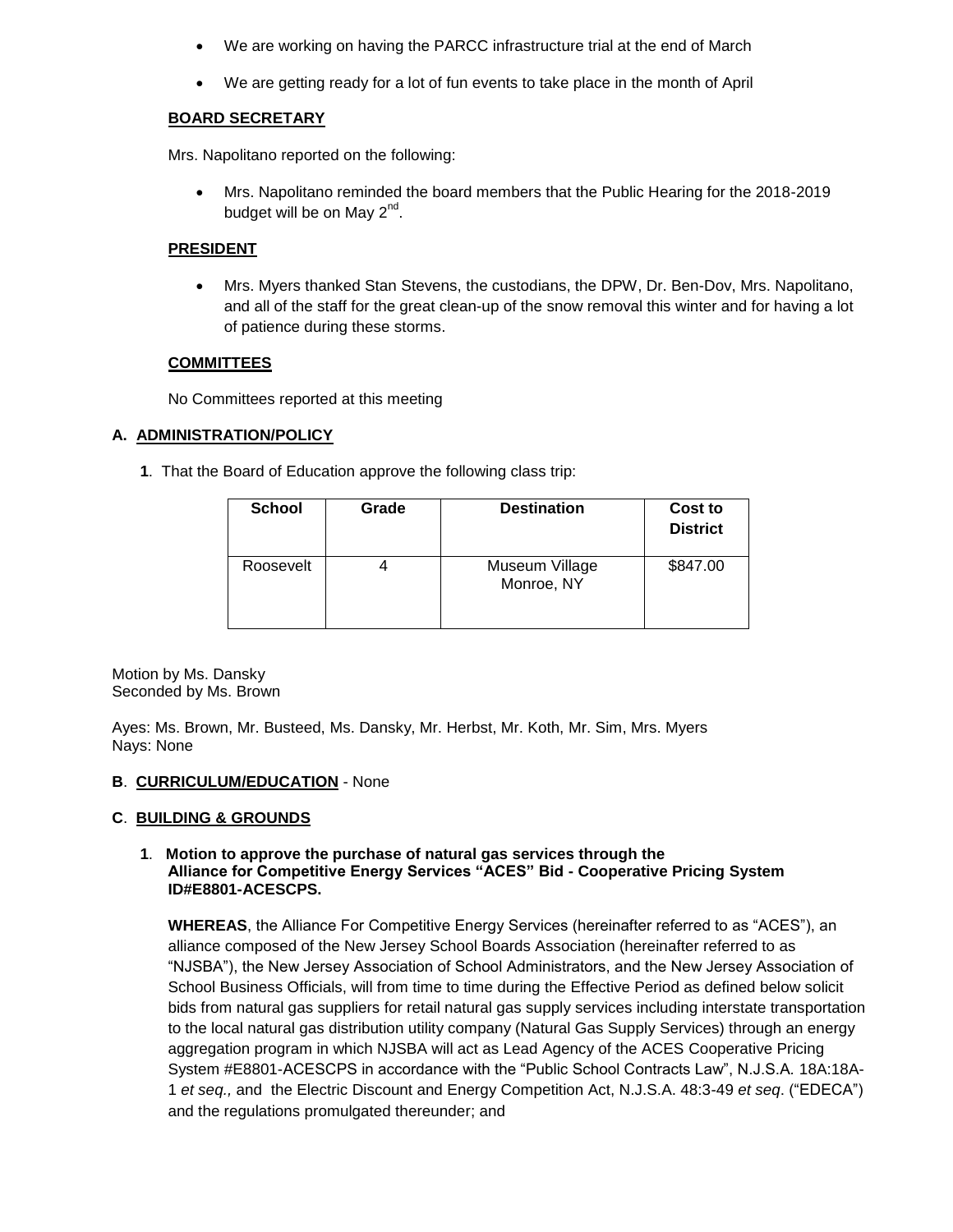**WHEREAS**, the River Edge School District is a Participating member of the ACES Cooperative Pricing System and is eligible thereby to obtain natural gas services for its own use through one or more contracts to be awarded to natural gas suppliers following said bids for natural gas services pursuant to the aggregation program; and

**WHEREAS**, the Lead Agency will from time to time during the Effective Period (from date of adoption through May, 2023, hereinafter referred to as "Effective Period") issue one or more Requests for Bids for natural gas services on behalf of the ACES Cooperative Pricing System pursuant to the Public School Contracts Law and EDECA; and

**WHEREAS**, due to significant volatility and the potential for price increases in the wholesale natural gas market, Participating Members will preauthorize the Lead Agency to award contracts for Natural Gas Supply Service in each service territory to one or more natural gas suppliers that submits bids which are reasonably forecasted to provide estimated savings to the Participating Member based upon its previous natural gas usage and utility provided Basic Gas Supply Service rates; and

**WHEREAS**, the Lead Agency will only award contracts for said Natural Gas Supply Services to natural gas suppliers that submit bids with pricing reasonably estimated to be lower than the utilityprovided basic gas supply service; and

**WHEREAS**, the District agrees to purchase all Natural Gas Supply Services for its own use during the Effective Period through any natural gas supplier(s) awarded a contract, it being understood that the term of any one contract shall be subject to the provisions of Public School Contracts Law; and

**WHEREAS**, the Lead Agency will notify the Department of Community Affairs' Division of Local Government Services by mail prior to the issuance a Request for Bids for natural gas supply services, with the understanding that if the Division of Local Government Services does not respond within 10 business days, it will be deemed to have approved the issuance of the Request for Bids or the Request for Rebids.

**NOW, therefore, be it RESOLVED** that the District binds itself to the ACES Cooperative Pricing System ##E8801-ACESCPS to purchase all natural gas supply services needed for its own use during the Effective Period from the natural gas supplier or suppliers awarded a contract for natural Gas supply services by the Lead Agency; and, be it

**FURTHER RESOLVED** that the Lead Agency of the ACES Cooperative Pricing System is hereby authorized to execute a master performance agreement that obligates the district to purchase natural gas at the terms and conditions stated therein with a third-party supplier or suppliers who have been awarded the contract or contracts by the Lead Agency on behalf of the participating members of the ACES Cooperative Pricing System #E8801-ACESCPS (or any CPS number to be assigned in the future), and provided further that all such contracts shall be at prices reasonably forecast and estimated by the Lead Agency to provide savings to the districts relative to the price charged for basic gas supply service by the natural gas public utility that would otherwise provide such service; and, be it

 **FURTHER RESOLVED** that ACES is authorized to continue to bid to obtain natural gas services at any time during the Effective Period on behalf of the ACES Cooperative Pricing System including, for example, a rebid if energy market conditions do not initially lead to a successful bid, on additional dates to be determined by the Lead Agency; and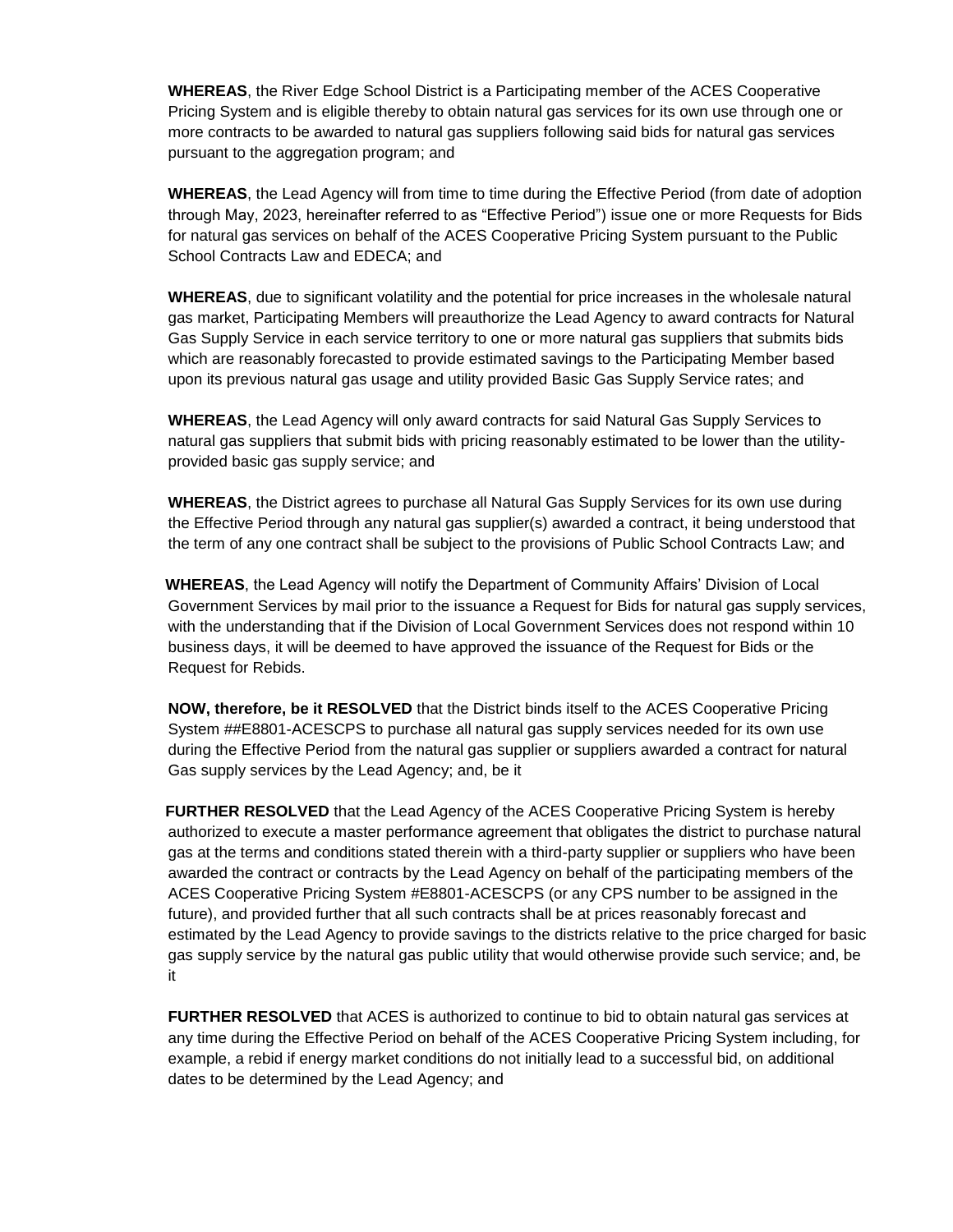**FURTHER RESOLVED** that this Resolution shall take effect immediately upon passage. The authorization provided to the NJSBA pursuant to the Local Public Contracts Laws (N.J.S.A. 40A:11- 11(5)), and the Local Public and Public School Contracts Laws Administrative Code (N.J.A.C. 5:34- 7.1 et seq.) shall be valid until May, 2023 (the Effective Period) at which time the Cooperative Pricing System will be subject to renewal. Any rescission of this resolution shall not affect any Agreements entered into prior to such rescission or expiration.

Motion by Ms. Brown Seconded by Mr. Koth

Ayes: Ms. Brown, Mr. Busteed, Ms. Dansky, Mr. Herbst, Mr. Koth, Mr. Sim, Mrs. Myers Nays: None

# **2**. **Motion to approve the purchase of electric generation services through the Alliance for Competitive Energy Services "ACES" Bid - Cooperative Pricing System ID#E8801-ACESCPS.**

**WHEREAS**, the Alliance For Competitive Energy Services (hereinafter referred to as "ACES"), an alliance composed of the New Jersey School Boards Association (hereinafter referred to as "NJSBA"), the New Jersey Association of School Administrators, and the New Jersey Association of School Business Officials, will from time to time during the Effective Period as defined below solicit bids from electric power suppliers for electric generation services through an energy aggregation program in which NJSBA will act as Lead Agency of the ACES Cooperative Pricing System #E8801- ACESCPS in accordance with the "Public School Contracts Law", N.J.S.A*.* 18A:18A-1 *et seq.,* and the Electric Discount and Energy Competition Act, N.J.S.A. 48:3-49 *et seq*. ("EDECA") and the regulations promulgated thereunder; and

**WHEREAS**, the River Edge School District is a Participating member of the ACES Cooperative Pricing System and is eligible thereby to obtain electric generation services for its own use through one or more contracts to be awarded to electric power suppliers following said bids for electric generation services pursuant to the aggregation program; and

**WHEREAS**, the Lead Agency will from time to time during the Effective Period (from date of adoption through May, 2023 hereinafter referred to as "Effective Period") issue one or more Requests for Bids for electric generation services on behalf of the ACES Cooperative Pricing System pursuant to the Public School Contracts Law and EDECA; and

**WHEREAS**, due to significant volatility and the potential for price increases in the wholesale electric market, Participating Members will preauthorize the Lead Agency to award contracts for Electric Generation Service in each service territory to one or more electric power suppliers that submit bids which are reasonably forecasted to provide estimated savings to the Participating Member based upon its previous electric usage and utility provided Basic Generation Service rates; and

**WHEREAS**, the Lead Agency will only award contracts for said electric generation services to electric power suppliers that submit bids with pricing reasonably estimated to be lower than the utilityprovided basic generation service; and

**WHEREAS**, the District agrees to purchase all electric power needed for its own use (exclusive of onsite electric generation sources) during the Effective Period through any electric power supplier(s) awarded a contract, it being understood that the term of any one contract shall be subject to the provisions of Public School Contracts Law;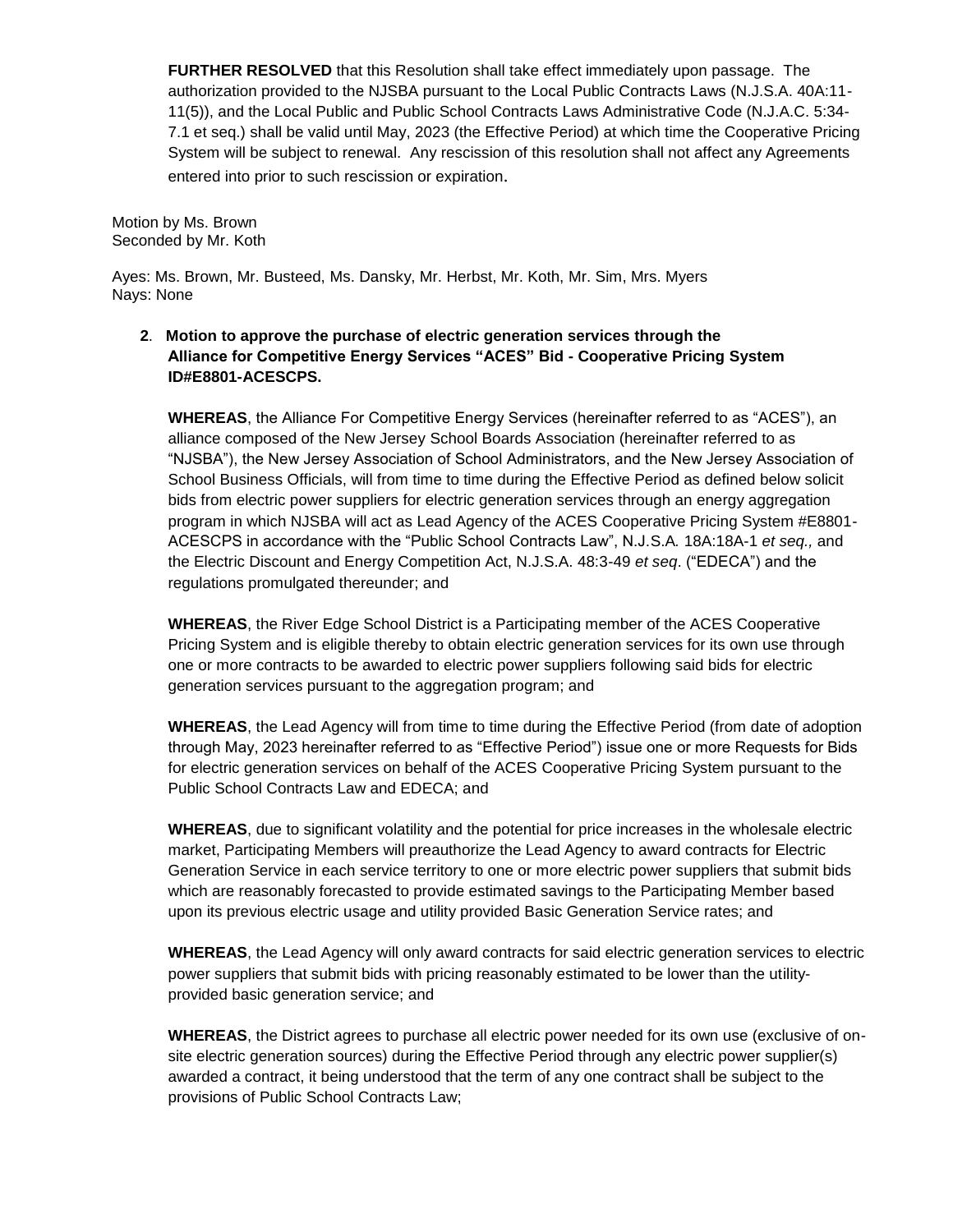**WHEREAS**, the Lead Agency will notify the Department of Community Affairs' Division of Local Government Services by mail prior to the issuance a Request for Bids for electric generation services, with the understanding that if the Division of Local Government Services does not respond within 10 business days, it will be deemed to have approved the issuance of the Request for Bids or the Request for Rebids.

**NOW, therefore, be it RESOLVED** that the District binds itself to the ACES Cooperative Pricing System ##E8801-ACESCPS to purchase all electric power needed for its own use (exclusive of onsite electric generation sources) during the Effective Period from the electric power supplier or suppliers awarded a contract for electric generation services by the Lead Agency; and, be it

**FURTHER RESOLVED** that the Lead Agency of the ACES Cooperative Pricing System is hereby authorized to execute a master performance agreement that obligates the district to purchase electricity at the terms and conditions stated therein with a third-party supplier or suppliers who have been awarded the contract or contracts by the Lead Agency on behalf of the participating members of the ACES Cooperative Pricing System #E8801-ACESCPS (or any CPS number to be assigned in the

future), and provided further that all such contracts shall be at prices reasonably forecast and estimated by the Lead Agency to provide savings to the Districts relative to the price charged for basic generation service by the electric public utility that would otherwise provide such service; and, be it

**FURTHER RESOLVED** that ACES is authorized to continue to bid to obtain electric generation services at any time during the Effective Period on behalf of the ACES Cooperative Pricing System including, for example, a rebid if energy market conditions do not initially lead to a successful bid, on additional dates to be determined by the Lead Agency; and

**FURTHER RESOLVED** that this Resolution shall take effect immediately upon passage. The authorization provided to the NJSBA pursuant to the Local Public Contracts Laws (N.J.S.A. 40A:11- 11(5)), and the Local Public and Public School Contracts Laws Administrative Code (N.J.A.C. 5:34- 7.1 et seq.) shall be valid until May, 2023 (the Effective Period) at which time the Cooperative Pricing System will be subject to renewal. Any rescission or expiration of this resolution shall not affect any Agreements entered into prior to such rescission or expiration.

Motion by Mr. Sim Seconded by Mr. Herbst

Ayes: Ms. Brown, Mr. Busteed, Ms. Dansky, Mr. Herbst, Mr. Koth, Mr. Sim, Mrs. Myers Nays: None

# **D**. **FINANCE/GRANTS/GIFTS**

- **1**. That the Board of Education approve the bills & claims dated March 2018 totaling \$494,030.24 including checks #40828 through #40907. Payrolls dated February 15, 2018 and February 28, 2018, totaling \$1,147,366.17 issued therefore, a copy of such warrants list be attached as part of these minutes. (Addendum)
- **2**. That the Board of Education request the approval of a Maintenance Reserve Withdrawal in the amount of \$5,182.00 to 11-000-261-420-10-96 in order to complete the sewer repairs to the Cherry Hill Elementary School as set forth in the district using the Comprehensive Maintenance Plan.

Motion by Mr. Herbst Seconded by Mr. Sim

Ayes: Ms. Brown, Mr. Busteed, Ms. Dansky, Mr. Herbst, Mr. Koth, Mr. Sim, Mrs. Myers Nays: None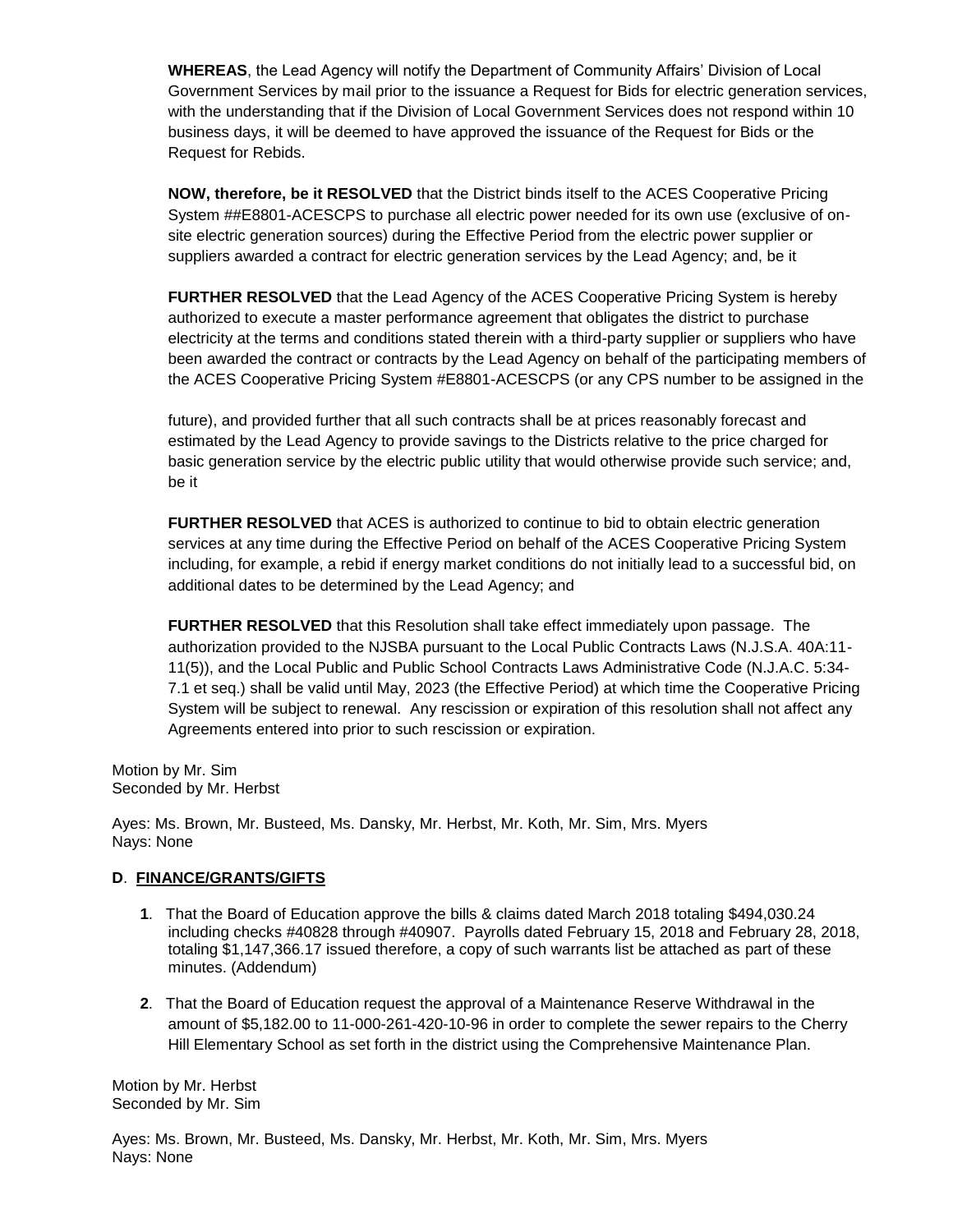**3**. That the Board of Education tentatively adopt the 2018-2019 School Year Budget for submission to the Executive County Superintendent as follows:

|                                   |       | <b>Budget</b> | Local Tax Levy |
|-----------------------------------|-------|---------------|----------------|
| <b>Total General Fund</b>         |       | \$18,401,630  | \$15,741,844   |
| <b>Total Special Revenue Fund</b> |       | \$1,027,959   | N/A            |
| <b>Total Debt Service</b>         |       | \$1,412,800   | \$1,200,358    |
|                                   | Total | \$20,742,389  |                |

**Be It Resolved,** that the River Edge Board of Education include in the proposed budget an adjustment in the amount of \$282,971 for increases in healthcare costs.

**Be It Further Resolved**, to approve the use of Banked Cap in the amount of \$50,000 for the 2018-2019 school year for the purpose of purchasing STEAM equipment and services, which must be completed by the end of the 2018-2019 budget year and cannot be deferred in accordance with NJSA 18A:7F-39 and NJAC 6A:23A-10.3 (b), and

**Be It Further Resolved,** that the Board of Education requests the approval of a Capital Reserve Withdrawal in the amount of \$452,000. The District intends to utilize \$352,000 for the Roof Replacement at Roosevelt Elementary School. The District intends to utilize \$100,000 for Security Upgrades at Roosevelt School, Cherry Hill School, and New Bridge Center.

Motion by Mr. Sim Seconded by Mr. Busteed

Ayes: Ms. Brown, Ms. Dansky, Mr. Herbst, Mr. Koth, Mr. Sim, Mrs. Myers Nays: Mr. Busteed

**4**. **WHEREAS**, River Edge School District Policy and NJAC 6A:23B-1.2 (b) provides that the Board of Education shall establish in the annual school budget a maximum expenditure amount that may be allotted for such travel and expense reimbursement for 2018-2019 school year.

**NOW, THEREFORE BE IT RESOLVED** that the River Edge Board of Education hereby establishes the school district travel maximum for the 2018-2019 school year at an amount not to exceed \$35,000.

Motion by Mr. Busteed Seconded by Ms. Brown

Ayes: Ms. Brown, Mr. Busteed, Ms. Dansky, Mr. Herbst, Mr. Koth, Mr. Sim, Mrs. Myers Nays: None

# **E**. **PERSONNEL**

1. That the Board of Education approve the following teachers for the Cycle IV of the Post Dismissal Instructional Academy for the 2017-2018 School Year at the REBOE/REEA CBA hourly rate:

> **Cherry Hill Roosevelt** Debbie Auriemma Kate Langan Kristen Corcoran Nevin Werner Katie O'Reilly \*Andrea Siclari

Noy Frasciello **\*Cassandra McGovern**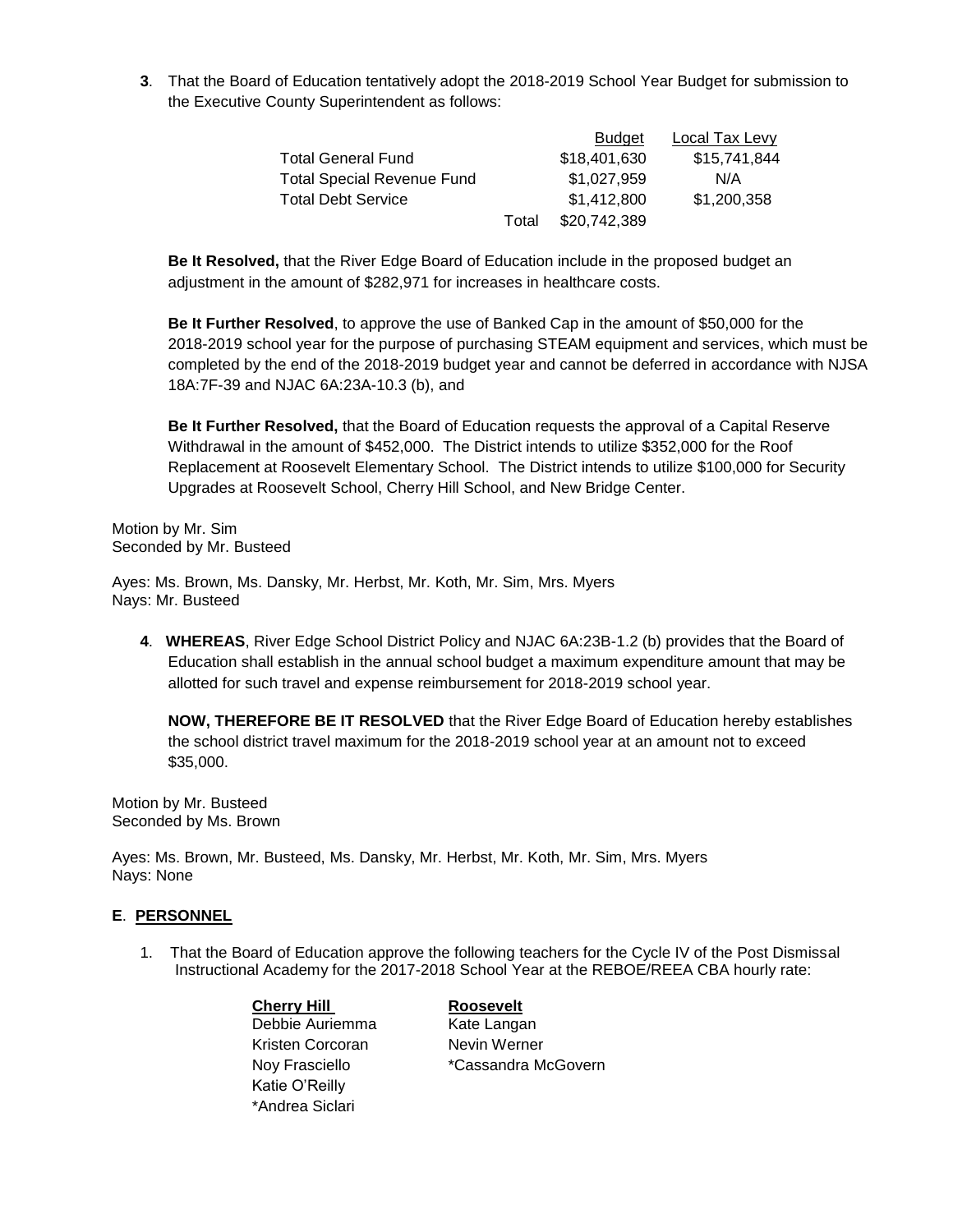- 2. That the Board of Education, with the recommendation of the Superintendent approve a Family/Child Care Leave of Absence for Laura Lombardi for the 2018-2019 school year.
- 3. That the Board of Education accept, with regret, the resignation of Jennifer Novegrod, Part-time Aide, effective March 14, 2018.

Motion by Ms. Dansky Seconded by Ms. Brown

Ayes: Ms. Brown, Mr. Busteed, Ms. Dansky, Mr. Herbst, Mr. Koth, Mr. Sim, Mrs. Myers Nays: None

# **F**. **RIVER EDGE SPECIAL EDUCATION** - None

# **G**. **REGION V ADMINISTRATION & TRANSPORTATION**

- 1. That the Board of Education approve the bills & claims dated March 2018 totaling \$1,109,908.16 including checks #69761 through #69935.
- 2. That the Board of Education approve the following bid results from the March 1, 2018 bid.

| Route # | <b>Transporter</b>          | Per Diem |
|---------|-----------------------------|----------|
| 2547    | Hernandez Medical Transport | \$195.00 |
| 2548    | Destiny 23                  | \$197.00 |
| 2550    | Destiny 23                  | \$132.00 |
| 2551    | Alpha Care                  | \$170.00 |
| 2552    | Prime Transportation        | \$138.00 |
| 2553    | Destiny 23                  | \$197.00 |
| 2554    | We Care School Trans        | \$129.00 |
| 2555    | 8 Transportation            | \$128.00 |
| 2556    | We Care School Trans        | \$151.00 |
| 2557    | Town & Country              | \$215.90 |
| 2559    | <b>Prime Transportation</b> | \$250.00 |
| 2560    | We Care School Trans        | \$138.00 |
| 2561    | Town & Country              | \$236.90 |
| 2562    | Hernandez Medical Transport | \$155.00 |
| 2563    | Alpha Care                  | \$225.00 |
| 2564    | John Leckie Inc.            | \$242.96 |
| 2565    | Destiny 23                  | \$122.00 |
| 2566    | Destiny 23                  | \$172.00 |
| 2567    | <b>Time Line</b>            | \$290.00 |
| 2568    | Destiny 23                  | \$82.00  |
| 2569    | Destiny 23                  | \$172.00 |

3. That the Board of Education approve the following transportation companies that are new to Region V.

> Madison Invalid Coach, Inc. Prime Transportation LLC Time Line Transportation